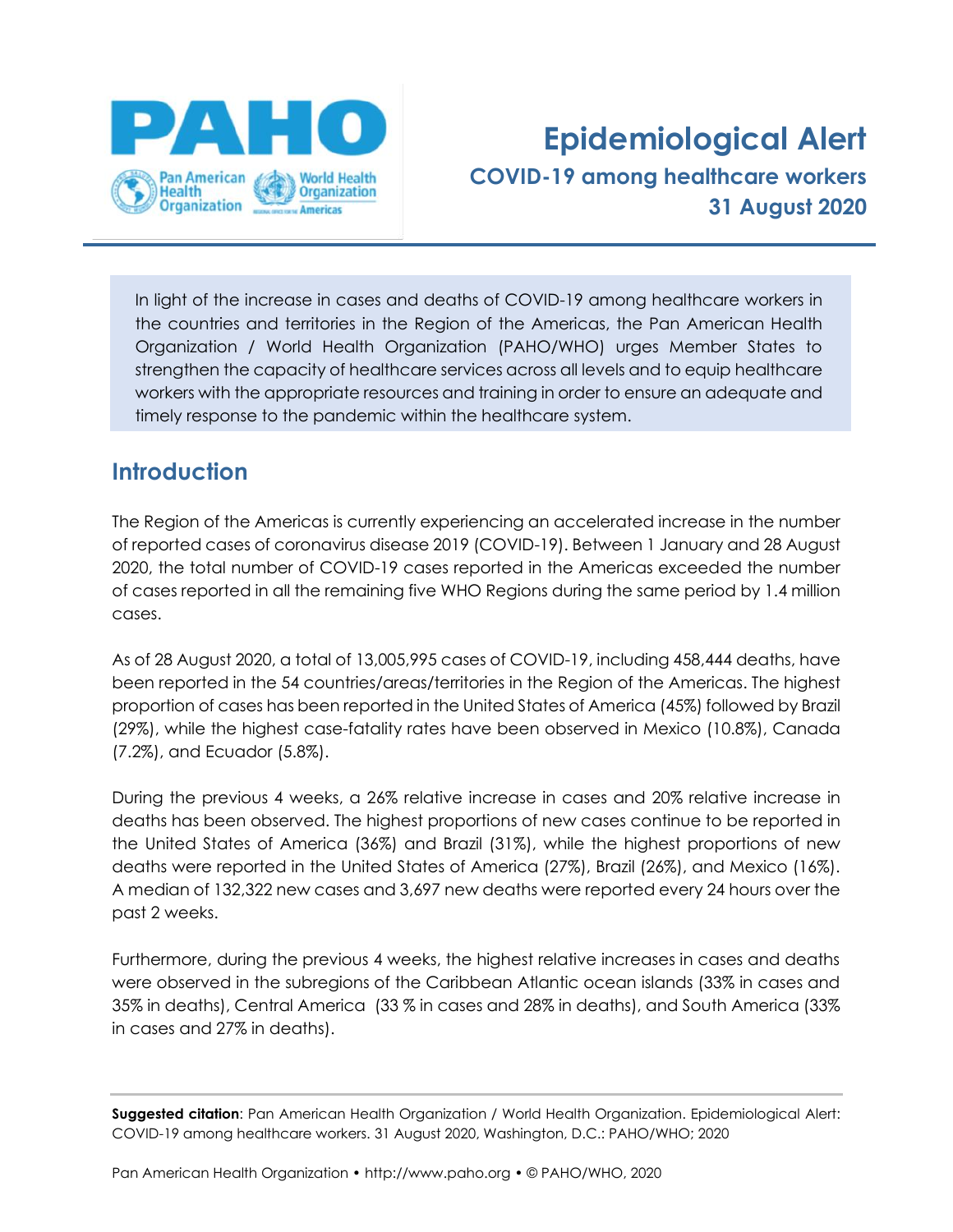Given the epidemiological situation in the Region, which has overwhelmed the current capacity of the healthcare systems and has the potential to continue, strengthening healthcare services is a priority.

Healthcare workers are crucial to maintaining healthcare services during the COVID-19 pandemic. Front-line staff conduct clinical assessments and administer treatment to COVID-19 patients, patients presenting with non-COVID-19 emergencies, and patients requiring routine check-ups. One of the greatest risks to the healthcare system is the potentially high rate of infections due to severe acute respiratory syndrome coronavirus 2 (SARS-CoV-2), among healthcare workers. This could subsequently lead to a lack of availability of trained personnel to guarantee an adequate local and/or regional response to the pandemic. This risk has been augmented by a need to rapidly increase the capacity of intensive care units (ICUs), the redeployment of clinical staff to front-line positions (for example, ICU or COVID-19 patient care rooms), and the recruitment of less experienced personnel (e.g., recent graduates or healthcare workers from unrelated specialties) into the workforce to respond to the pandemic.

Sustained community-based human-to-human transmission of COVID-19 has been reported in most of the countries and territories in the Region of the Americas; in addition, transmission in the healthcare setting has also been reported. Transmission of COVID-19 includes direct contact and via droplets. Additionally, aerosol generating procedures (AGPs) also play an important role in the transmission of COVID-19 within the context of healthcare services.

Healthcare workers can be exposed to SARS-CoV-2 through unprotected contact with infected patients or through contact with other infected healthcare workers. Exposure in the healthcare services context could be due to non-compliance with infection prevention and control (IPC) standards, inappropriate use of personal protective equipment (PPE), lack of or inadequate PPE, insufficient training, stress, work pressure, working overtime, and limited availability of healthcare workers, amongst other reasons. However, this issue can be addressed not only through the implementation of IPC measures in healthcare services, but also through proper organization and management of healthcare services.

The Pan American Health Organization / World Health Organization (PAHO/WHO) is continuously monitoring the response capacities in the countries and territories in the Region of the Americas through the use of indicators in order to provide strategic support as needed during the pandemic response.

As of 19 August 2020, according to available information from 19<sup>1</sup> countries in the Region of the Americas, a total of 569,304 cases of COVID-19, including 2,506 deaths, have been

\_\_\_\_\_\_\_\_\_\_\_\_\_\_\_

<sup>1</sup> Antigua and Barbuda, Argentina, Aruba, Bahamas, Brazil, Canada, Chile, Colombia, Costa Rica, the Dominican Republic, Ecuador, Guatemala, Jamaica, Mexico, Panama, Paraguay, Saint Lucia, the United States of America, and Venezuela.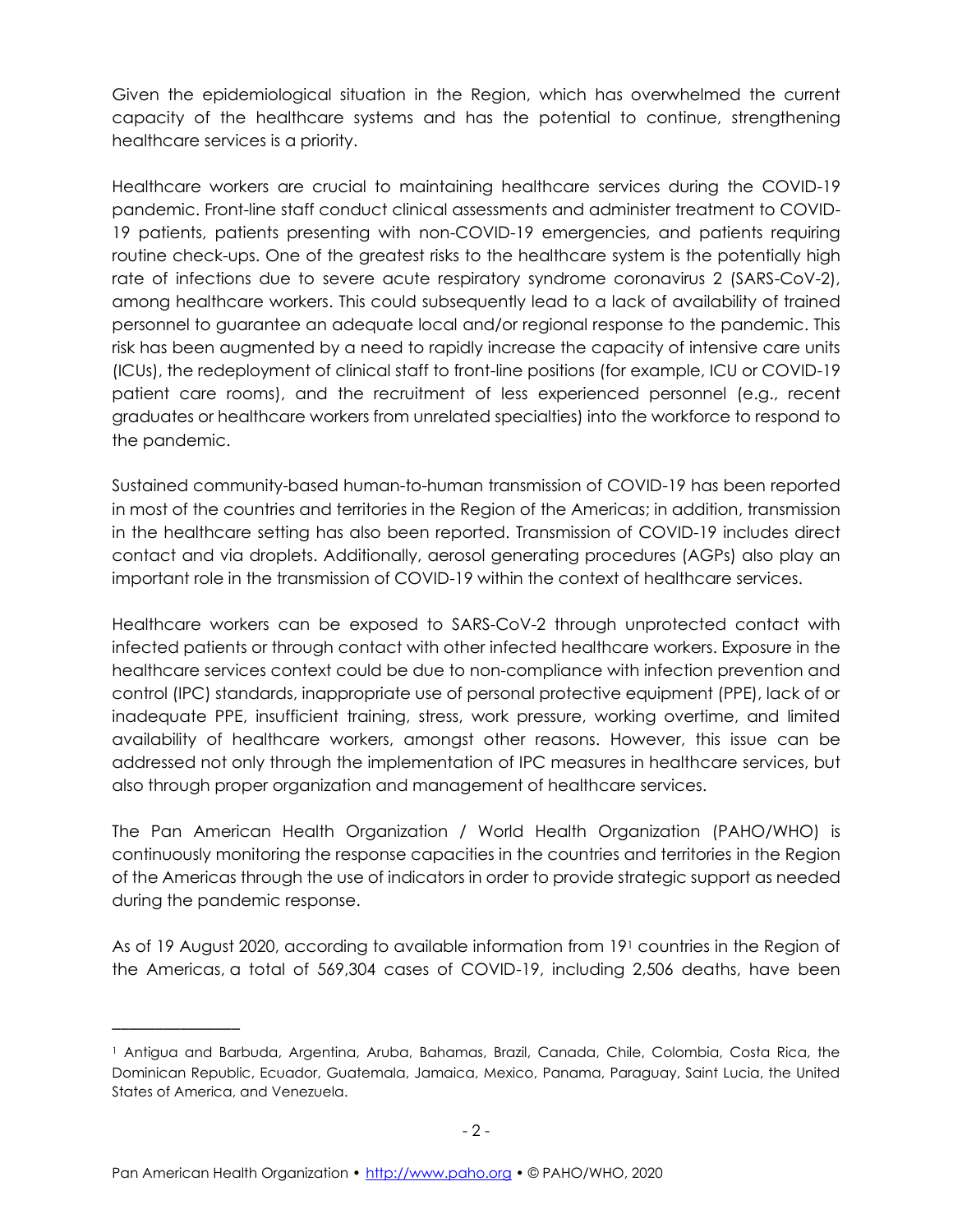reported among healthcare workers. Of these, 72% are female, and the age groups with the highest proportions of confirmed cases are 30-39 years and 40-49 years.

The following is a summary of the situation of COVID-19 among healthcare workers in countries for which information was available.

#### **COVID-19 among healthcare workers in selected countries**

In **Argentina**, between epidemiological week (EW) 11 and EW 31 of 2020, a total of 16,194 confirmed cases of COVID-19 were reported among healthcare workers (**Figure 1**). The highest proportion of cases was observed among persons aged 29-39 years (39%), followed by 40-50 years (28%), 51-61 years (16%), 18-28 years (14%), and 62 years and older (3%).

**Figure 1.** Distribution of confirmed COVID-19 cases among healthcare workers by age group and epidemiological week (EW). Argentina. EW 11 to EW 31 of 2020.



**Source:** Data from the Argentina Ministry of Health and reproduced by PAHO/WHO.

In **Brazil**, between 26 February and 22 August 2020, a total of 1,212,430 cases of influenza-like illness with suspected COVID-19 were reported among healthcare workers. Of these, 268,954 (22%) were confirmed for COVID-19. The highest proportion of confirmed cases of COVID-19 was among nursing technicians and assistants (34%, 92,324 cases), followed by nurses (14%; 39,058 cases), doctors (11%, 28,596 cases), community health workers (5%, 13,189 cases), and health unit administrative personnel (4%, 11,611 cases) (**Figure 2**).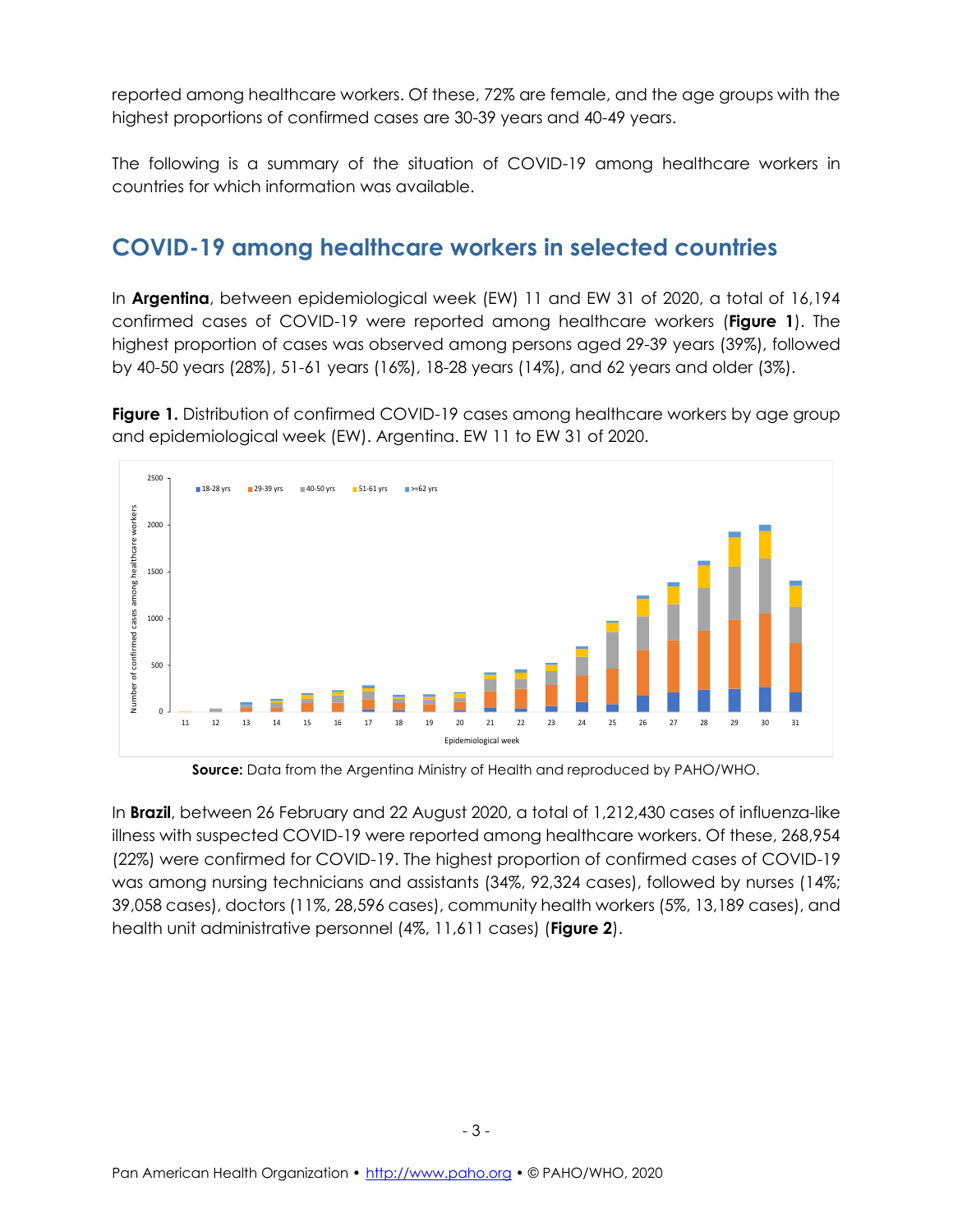Between EW 1 and EW 34 of 2020, 1,738 hospitalized cases of severe acute respiratory infection<sup>2</sup> (SARI) were reported among healthcare workers<sup>3.</sup> Of these 1,093 (63%) were confirmed for COVID-19 and 395 (23%) remain under investigation. Of the total hospitalized SARI cases among healthcare workers, 62% were female. The highest proportions of hospitalized SARI cases among healthcare workers were observed among nursing technicians and assistants (33%), doctors (20%), and nurses (20%) (**Table 1**). The federal units that have reported the highest numbers of hospitalized SARI cases among healthcare workers are São Paulo (365 cases), Rio de Janeiro (80 cases), and Pará (72 cases).

Of the 1,738 hospitalized SARI cases among healthcare workers as of EW 34 of 2020, there were 289 (17%) deaths, the majority of which were due to COVID-19 (83%). Of the total number of SARI deaths among healthcare workers, 50% were female, and the highest numbers were among nursing technicians and assistants (94 deaths), doctors (52 deaths), and nurses (41 deaths) (**Table 1**). The federal units that have reported the highest numbers of deaths from hospitalized SARI due to COVID-19 among healthcare workers are São Paulo (80 deaths) and Rio de Janeiro (24 deaths).

**Figure 2.** Distribution of confirmed cases of COVID-19 and proportion of the total reported number of cases of influenza-like illness by healthcare profession according to the Brazilian classification of occupations (CBO, per its acronym in Portuguese) and epidemiological week (EW). Brazil. EW 1 to EW 34 of 2020.



**Source:** Data published by the Brazil Ministry of Health and reproduced by PAHO/WHO.

\_\_\_\_\_\_\_\_\_\_\_\_\_\_\_

<sup>2</sup> The number of SARI cases and deaths among healthcare workers reflects a group of severe cases and does not present the total number of healthcare workers affected by the disease in the country.

<sup>&</sup>lt;sup>3</sup> On 31 March 2020, the 'occupation' variable was included in the Individual Registration Form for Severe Acute Respiratory Infection (SARI), available in the Influenza Epidemiological Surveillance Information System (SIVEP-Flu, per its acronym in Portuguese), with the possibility of retroactive modification. The categories of the variable correspond to the Brazilian Classification of Occupations (CBO, per its acronym in Portuguese).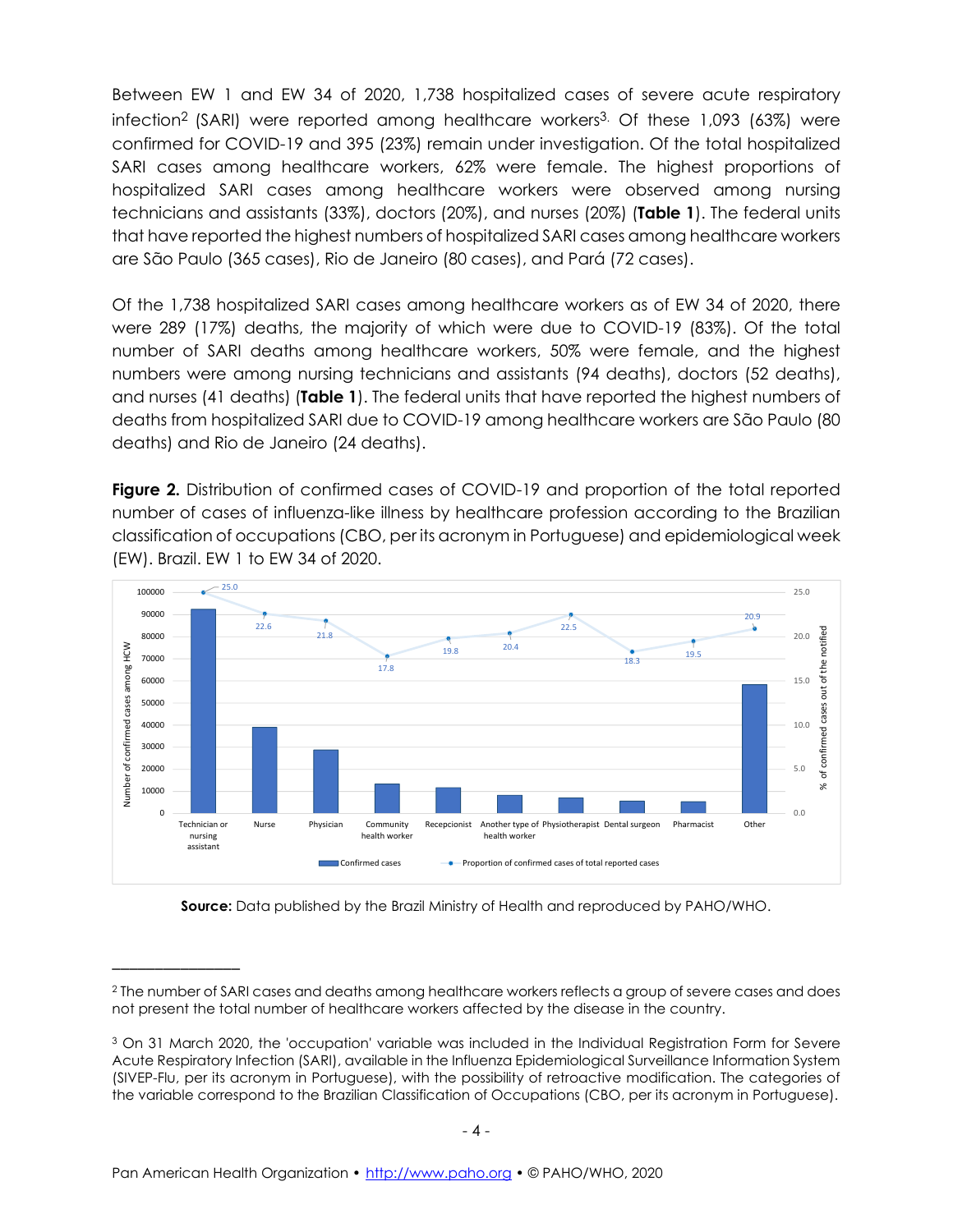**Table 1.** Distribution of confirmed COVID-19 cases among healthcare workers by healthcare profession according to the Brazilian classification of occupations (CBO, per its acronym in Portuguese). Brazil. Epidemiological week (EW) 1 to EW 34 of 2020.

| <b>Health professions (CBO)</b>           | Cases and deaths due to SARI among HCW |                         |                |
|-------------------------------------------|----------------------------------------|-------------------------|----------------|
|                                           | <b>Confirmed cases</b>                 | <b>Deaths confirmed</b> | <b>CFR (%)</b> |
| <b>Nursing technicians and assistants</b> | 355                                    | 82                      | 23             |
| <b>Physician</b>                          | 226                                    | 48                      | 21             |
| <b>Nurse</b>                              | 207                                    | 35                      | 17             |
| <b>Odontologyst</b>                       | 42                                     | 13                      | 31             |
| Physiotherapist                           | 32                                     | 6                       | 19             |
| Pharmacist                                | 28                                     |                         |                |
| <b>Community health worker</b>            | 26                                     | 6                       | 23             |
| <b>Elderly caregiver</b>                  | 24                                     | 10                      | 42             |
| <b>Technician or laboratory assistant</b> | 18                                     | 3                       | 17             |
| <b>Other</b>                              | 135                                    | 36                      | 27             |
| <b>Total</b>                              | 1093                                   | 241                     | 22             |

**Source:** Data published by the Brazil Ministry of Health and reproduced by PAHO/WHO.

In **Colombia**, between 1 March and 20 August 2020, a total of 7,692 confirmed cases of COVID-19 have been reported among healthcare workers, including 52 deaths, 7,362 recovered, and 278 in isolation. Of the total confirmed cases, 600 (8%) were asymptomatic. The territorial entities that have reported the highest proportions of COVID-19 cases are Bogotá, Capital District (29%), Valle de Cauca (16%), Antioquia (12%), Barranquilla District (7%), Cartagena District (5%), Nariño (4%), Cundinamarca (3%), and Chocó (3%).

Of the total confirmed cases of COVID-19 among healthcare workers, 67% (5,142 cases) developed infection following exposure associated with the provision of healthcare services, 15% (1,150 cases) developed infection following exposure in the community, 1% (43 cases) were imported, and 18% (1,357 cases) for which exposure was undetermined (**Figure 3**). The highest proportions of cases were observed among nursing assistants (34%), doctors (16%), nurses (13%), administrative personnel (11%), and cleaning and food personnel (4%).

**Figure 3.** Distribution of confirmed COVID-19 cases among healthcare workers by type of exposure and epidemiological week (EW). Colombia. EW 10 to EW 34 of 2020.



- 5 - **Source:** Data from the Colombia Ministry of Health and Social Protection and reproduced by PAHO/WHO.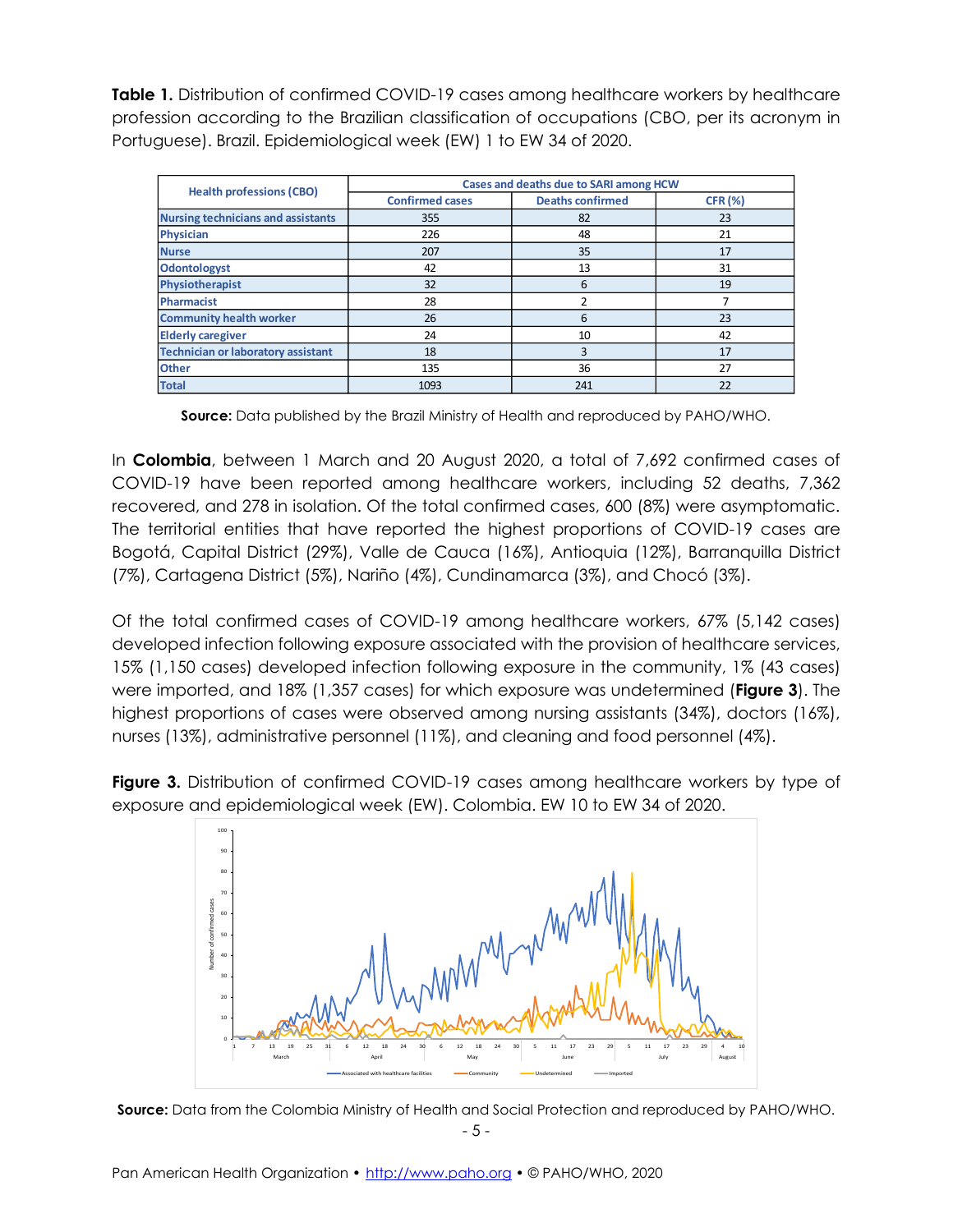In the **Dominican Republic**, between 1 January and 23 August 2020, a total of 272 confirmed cases of COVID-19 have been reported among healthcare workers, of which 64% were female.

The Dominican Republic Ministry of Public Health General Directorate of Epidemiology updates this information regularly and is available at: [https://bit.ly/3h9tbNj.](https://bit.ly/3h9tbNj)

In **Mexico**, between 28 February (when the first case of COVID-19 was detected) and 23 August 2020, a total of 97,632 confirmed cases of COVID-19 have been reported among healthcare workers, of which 60% were female. Of the total confirmed cases, 42% were among nurses, 28% among other health professions, 27% among doctors, 2% among laboratory specialists, and 1% among dentists. During the same period, 1,320 deaths have been reported, representing 1.4% of the confirmed cases; of the total deaths, 70% were male.

In **Paraguay**, between 13 March and 21 August 2020, there have been 6,869 healthcare workers with reported exposure to SARS-CoV-2. Of these, 620 were laboratory-confirmed for SARS-CoV-2 infection, including one death, which accounts for 5% of the total number of confirmed cases reported nationally (**Figure 4**). The health regions with the highest proportions of healthcare workers exposed to COVID-19 are the Capital (39%), Central (28%), and Alto Paraná (10%).

Of the 620 confirmed cases among healthcare workers as of 21 August 2020, 70% were female and the highest proportion has been observed among persons aged 29-39 years (46%), followed by 40-50 years (21%), 18-28 years (15%), and 51-61 years (11%). Overall, 86% developed signs or symptoms of COVID-19 (such as cough, fever, sore throat, and shortness of breath), while 14% were asymptomatic.

The health regions with the highest proportions of confirmed COVID-19 cases among healthcare workers are Alto Paraná (31%), the Capital (30%), Central (23%), and Caaguazú (5%). Among the confirmed cases, 33% were among nurse personnel, 28% among medical personnel, 4% among laboratory personnel, and 29% other health professions/services. Of the total confirmed cases, 40% (250 cases) developed infection following exposure in a healthcare setting, and of these, 60% had exposure through contact with an infected healthcare worker, 34% through patient care, 4% through assistance in shelters, 2% through care in prisons.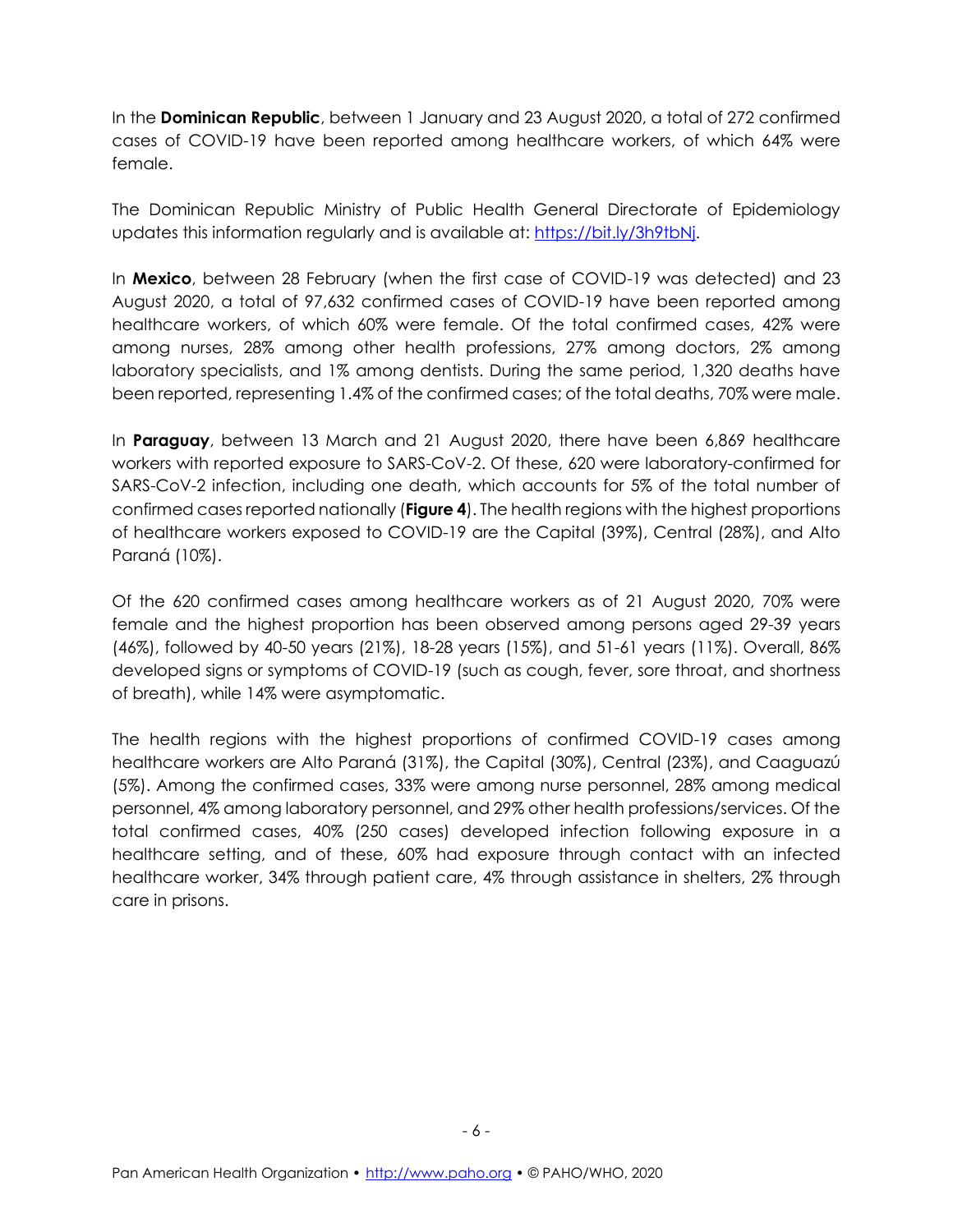**Figure 4.** Distribution of confirmed COVID-19 cases among healthcare workers by epidemiological week (EW). Paraguay. EW 10 to EW 34 of 2020.



**Source:** Data published by the Paraguay Ministry of Public Health and Social Welfare and reproduced by PAHO/WHO.

In the **United States of America**, between 1 January and 24 August 2020, there were 143,100 confirmed cases of COVID-19, including 660 deaths, reported among healthcare workers. Of the total confirmed cases among healthcare workers, 79% are female and the highest proportion of cases was reported among 29 to 39-year-olds (27%), followed by 40 to 50-yearolds (23%), 18 to 28-year-olds (23%), 51 to 61-year-olds (20%), and persons aged 62 years and older (8%).

Data were collected for 4,296,060 cases, but healthcare personnel status was only available for 965,329 (22%) cases. Of the 143,743 cases of COVID-19 among healthcare workers, death status was only available for 100,939 (70%) cases.

Information is periodically updated on the United States Centers for Disease Control and Prevention (US CDC) website, available at: [https://bit.ly/31PobbP.](https://bit.ly/31PobbP)

### **Guidance for national authorities**

\_\_\_\_\_\_\_\_\_\_\_\_\_\_\_

The Pan American Health Organization / World Health Organization (PAHO/WHO) reiterates to Member States the recommendations made in the 16 January Epidemiological Alert<sup>4</sup> for Novel Coronavirus 2019 and the 23 June Epidemiological Update for COVID-19<sup>5</sup> in regards to implementing IPC across all healthcare levels and implementing COVID-19 surveillance for cases among healthcare workers. PAHO/WHO also recommends that Member States follow the guidelines and recommendations outlined in the following documents: the interim guidance on IPC during health care when COVID-19 is suspected or confirmed, published on

<sup>4</sup> PAHO/WHO. Epidemiological Alert: Novel Coronavirus. 16 January 2020, Washington, D.C.: PAHO/WHO; 2019. Available at:<https://bit.ly/2G5Wl2j>

<sup>5</sup> PAHO/WHO. Epidemiological Update: Coronavirus Disease. 23 June 2020, Washington, D.C.: PAHO/WHO; 2019. Available at: <https://bit.ly/2YPbI5M>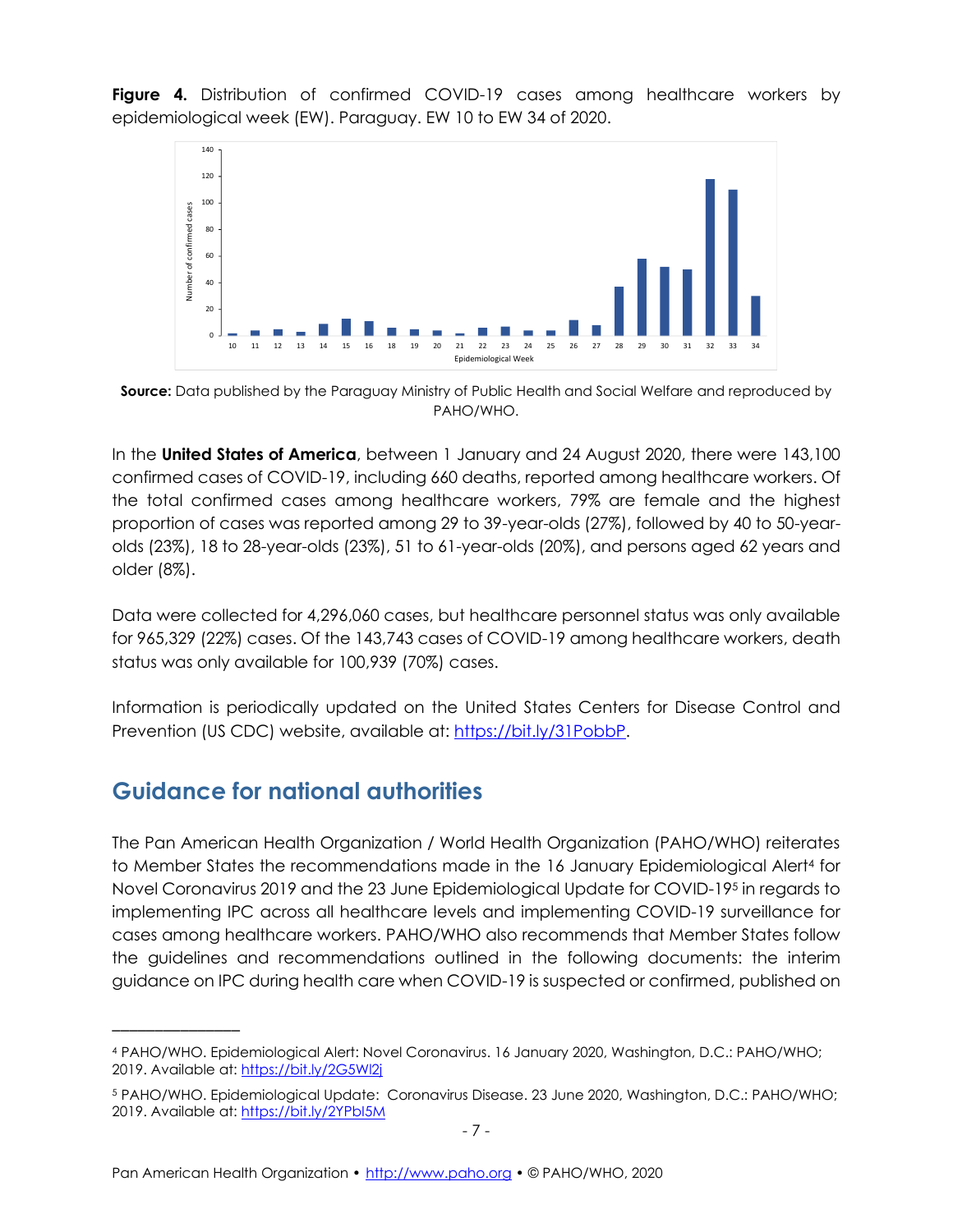29 June 2020 and available at: [https://bit.ly/325qVAC;](https://bit.ly/325qVAC) the interim guidance on the risk assessment and management of exposure of healthcare workers in the context of COVID-19: published on 19 March 2020 and available at: [https://bit.ly/3gHZimw;](https://bit.ly/3gHZimw) the interim Hospital Readiness Checklist for COVID-19 published on 10 February 2020 and available at: [https://bit.ly/317TZIr;](https://bit.ly/317TZIr) and the interim recommendations for the assessment of IPC practices in isolation areas in acute healthcare settings in the context of COVID-19, published on 14 April 2020 and available at: [https://bit.ly/2EPYUF8.](https://bit.ly/2EPYUF8)

PAHO/WHO recommends that Member States address the challenges related to providing adequate resources and training to healthcare workers and to maintain healthcare service capacity during the pandemic. Additionally, PAHO/WHO offers online courses for healthcare workers on various topics, including IPC, available at: [https://bit.ly/3lJXs8q.](https://bit.ly/3lJXs8q)

Considering that healthcare systems are diverse in terms of structure and composition of health teams, it is important that the guidelines and recommendations are applied and adapted based on the context, thereby being translated into practical solutions at the local level.

## **References and useful links**

- 1. Report by the **Argentina** International Health Regulations (IHR) National Focal Point (NFP), received by PAHO/WHO via email.
- 2. Report by the **Brazil** International Health Regulations (IHR) National Focal Point (NFP), received by PAHO/WHO via email.
- 3. Data published on the **Colombia** National Institute of Health website. Available at: [https://bit.ly/3jwCR5y.](https://bit.ly/3jwCR5y)
- 4. Data published on the **Dominican Republic** Ministry of Public Health General Directorate of Epidemiology website. Available at: [https://bit.ly/3hqBW5L.](https://bit.ly/3hqBW5L)
- 5. Report from the **Mexico** International Health Regulations (IHR) National Focal Point (NFP), received by PAHO/WHO via email.
- 6. Data published on the **Paraguay** Ministry of Public Health and Social Welfare General Directorate of Health Surveillance website. Available at: [https://bit.ly/2EHcLhn.](https://bit.ly/2EHcLhn)
- 7. Data published on the **United States** Centers for Disease Control and Prevention (US CDC) website. COVID-19 Data Tracker. Available at: [https://bit.ly/3jy8onM.](https://bit.ly/3jy8onM)
- 8. Report from the **United States** International Health Regulations (IHR) National Focal Point (NFP), received by PAHO/WHO via email.